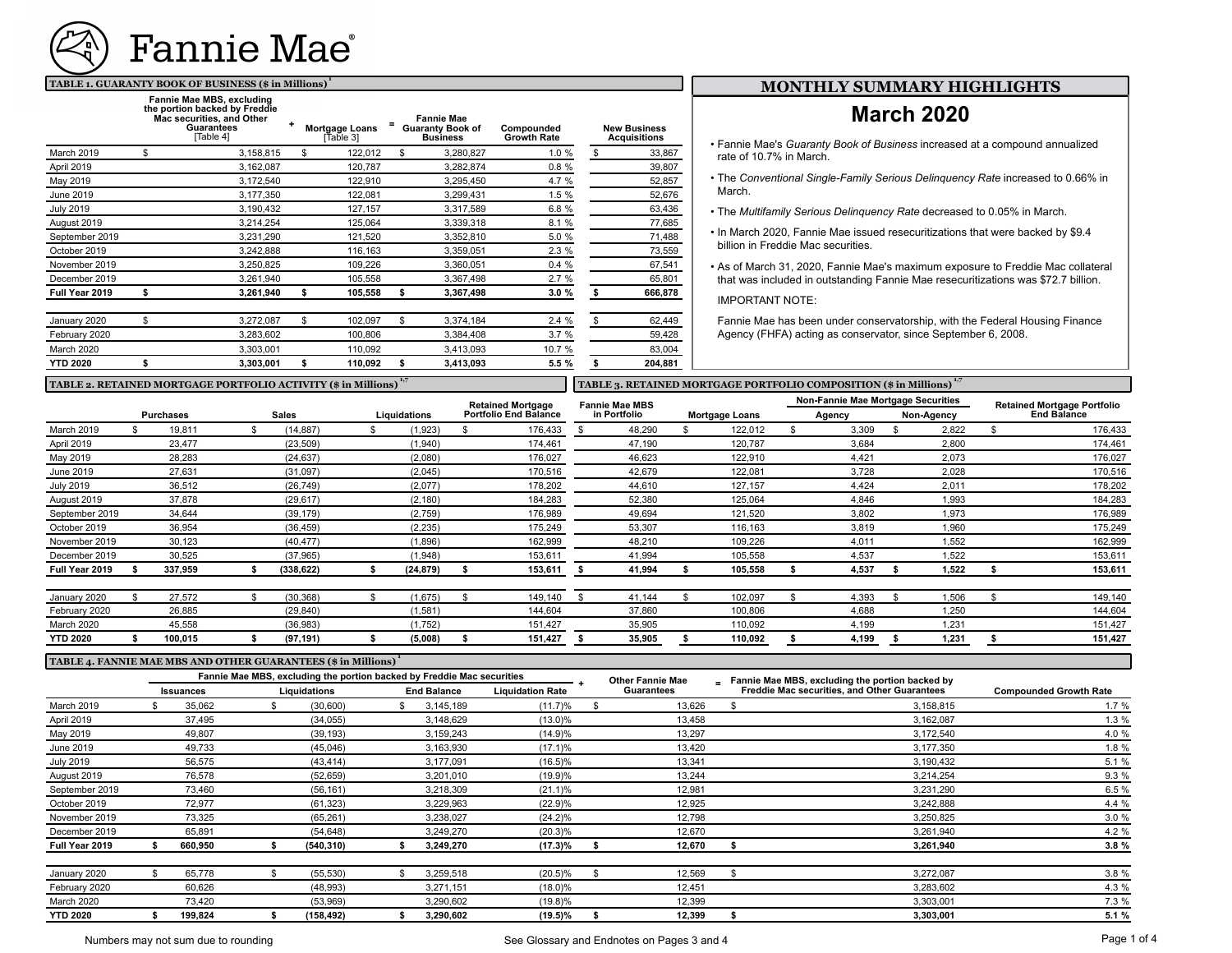| TABLE 5. OTHER INVESTMENTS (\$ in Millions)    |  |                                | TABLE 6. DEBT ACTIVITY(\$ in Millions) |           |                                      |           |                    |                                |                                               |      |                    |         |                                  |         |
|------------------------------------------------|--|--------------------------------|----------------------------------------|-----------|--------------------------------------|-----------|--------------------|--------------------------------|-----------------------------------------------|------|--------------------|---------|----------------------------------|---------|
|                                                |  |                                | <b>Original Maturity</b>               |           |                                      |           |                    | Original Maturity > 1 Year     |                                               |      |                    |         |                                  |         |
| <b>Other Investments</b><br><b>End Balance</b> |  | < 1 Year<br><b>End Balance</b> |                                        | Issuances | <b>Maturities and</b><br>Redemptions |           | <b>Repurchases</b> |                                | <b>Foreign Exchange</b><br><b>Adjustments</b> |      | <b>End Balance</b> |         | <b>Total Debt</b><br>Outstanding |         |
| March 2019                                     |  | 84,671                         | 23,099                                 |           |                                      | (1,779)   |                    | $\overline{\phantom{0}}$       |                                               | (8)  |                    | 198,350 |                                  | 221,449 |
| April 2019                                     |  | 84,089                         | 17,730                                 |           | 4,800                                | (2, 375)  |                    |                                |                                               |      |                    | 200,775 |                                  | 218,505 |
| May 2019                                       |  | 87,724                         | 21,848                                 |           | $\overline{\phantom{m}}$             | (1, 812)  |                    | (35)                           |                                               | (14) |                    | 198,914 |                                  | 220,762 |
| June 2019                                      |  | 85,349                         | 22,924                                 |           |                                      | (4, 877)  |                    | $\overline{\phantom{0}}$       |                                               |      |                    | 194,039 |                                  | 216,963 |
| <b>July 2019</b>                               |  | 76,813                         | 18,878                                 |           | 4,015                                | (4, 584)  |                    | $\overline{\phantom{0}}$       |                                               | (19) |                    | 193,451 |                                  | 212,329 |
| August 2019                                    |  | 70,270                         | 28,670                                 |           | $\overline{\phantom{m}}$             | (11, 191) |                    | $\overline{\phantom{0}}$       |                                               | —    |                    | 182,260 |                                  | 210,930 |
| September 2019                                 |  | 81,488                         | 35,856                                 |           | 2,925                                | (7, 472)  |                    |                                |                                               |      |                    | 177,718 |                                  | 213,574 |
| October 2019                                   |  | 69,321                         | 30,504                                 |           | 3,200                                | (14, 677) |                    |                                |                                               | 23   |                    | 166,264 |                                  | 196,768 |
| November 2019                                  |  | 67,231                         | 25,975                                 |           | 10                                   | (7, 714)  |                    | $\overline{\phantom{0}}$       |                                               | (1)  |                    | 158,559 |                                  | 184,534 |
| December 2019                                  |  | 74,001                         | 26,688                                 |           | -                                    | (3,011)   |                    | $\overline{\phantom{0}}$       |                                               | 11   |                    | 155,559 |                                  | 182,247 |
| Full Year 2019                                 |  | 74,001                         | 26,688                                 |           | 21,545                               | (73, 523) |                    | (35)                           |                                               | 16   |                    | 155,559 |                                  | 182,247 |
| January 2020                                   |  | 67,271                         | 20,731                                 |           | 5,160                                | (9,321)   |                    | $\qquad \qquad \longleftarrow$ |                                               | (2)  | \$                 | 151,396 |                                  | 172,127 |
| February 2020                                  |  | 77,428                         | 24,862                                 |           | 2,045                                | (5,942)   |                    | $\overline{\phantom{0}}$       |                                               | (13) |                    | 147,486 |                                  | 172,348 |
| March 2020                                     |  | 132,137                        | 58,398                                 |           | 32,113                               | (8,835)   |                    | (67)                           |                                               | (14) |                    | 170,683 |                                  | 229,081 |
| <b>YTD 2020</b>                                |  | 132,137                        | 58,398                                 |           | 39,318                               | (24, 098) |                    | (67)                           |                                               | (29) |                    | 170,683 |                                  | 229,081 |

**TABLE 7. SERIOUS DELINQUENCY RATES**

|                                 |                |                             |             |         |                   | <b>Credit Enhanced</b> |                    |         | Multifamily |
|---------------------------------|----------------|-----------------------------|-------------|---------|-------------------|------------------------|--------------------|---------|-------------|
|                                 |                | Vintage by Origination Year |             |         | <b>Non-Credit</b> | <b>Primary MI and</b>  | <b>Credit Risk</b> |         |             |
|                                 | 2004 and Prior | 2005 - 2008                 | 2009 - 2020 | Overall | Enhanced          | Other <sup>1</sup>     | <b>Transfer</b>    | Overall |             |
| March 2019                      | 2.68 %         | 4.50 %                      | 0.33%       | 0.74%   | 0.83%             | 1.07 %                 | 0.24%              | 0.74%   | 0.07%       |
| <b>April 2019</b>               | 2.64 %         | 4.45 %                      | 0.33%       | 0.72%   | 0.82%             | 1.04 %                 | 0.23%              | 0.72%   | 0.06 %      |
| May 2019                        | 2.57 %         | 4.36 %                      | 0.32%       | 0.70 %  | 0.79%             | 1.01 %                 | 0.23%              | 0.70 %  | 0.07%       |
| June 2019                       | 2.61 %         | 4.45 %                      | 0.32%       | 0.70%   | 0.79%             | 1.01 %                 | 0.24%              | 0.70 %  | 0.05%       |
| <b>July 2019</b>                | 2.51 %         | 4.22 %                      | 0.32%       | 0.67 %  | 0.75%             | 0.96 %                 | 0.24%              | 0.67%   | 0.07 %      |
| August 2019                     | 2.50 %         | 4.20 %                      | 0.32%       | 0.67%   | 0.75%             | 0.96 %                 | 0.25%              | 0.67%   | 0.06%       |
| September 2019                  | 2.53 %         | 4.24 %                      | 0.33%       | 0.68%   | 0.75%             | 0.97 %                 | 0.27%              | 0.68 %  | 0.06 %      |
| October 2019                    | 2.51 %         | 4.25 %                      | 0.33%       | 0.67 %  | 0.73%             | 0.97 %                 | 0.28%              | 0.67 %  | 0.04%       |
| November 2019                   | 2.45 %         | 4.08 %                      | 0.34%       | 0.66 %  | 0.73%             | 0.96 %                 | 0.29%              | 0.66 %  | 0.04%       |
| December 2019                   | 2.48 %         | 4.11 %                      | 0.35%       | 0.66 %  | 0.79%             | 0.96 %                 | 0.27%              | 0.66 %  | 0.04%       |
| January 2020                    | 2.46 %         | 4.08 %                      | 0.35%       | 0.66 %  | 0.78%             | 0.96 %                 | 0.28%              | 0.66 %  | 0.04%       |
| February 2020                   | 2.46 %         | 4.07 %                      | 0.35%       | 0.65%   | 0.78%             | 0.95 %                 | 0.28%              | 0.65%   | 0.07 %      |
| March 2020                      | 2.48 %         | 4.11 %                      | 0.35%       | 0.66 %  | 0.77%             | 0.95 %                 | 0.29%              | 0.66 %  | 0.05 %      |
| Mar. 2020 % of Book Outstanding | 2%             | 3%                          | 95 %        |         | 47 %              | 22 %                   | 46 %               |         |             |

**Conventional Single-Family 3**

| <b>Table 8. INTEREST RATE RISK DISCLOSURES</b> |                                           |    |                   |                     |
|------------------------------------------------|-------------------------------------------|----|-------------------|---------------------|
|                                                | Market Value Sensitivity (\$ in Millions) |    | <b>Effective</b>  |                     |
|                                                | <b>Rate Level</b>                         |    | <b>Rate Slope</b> | <b>Duration Gap</b> |
|                                                | Shock (50 bp)                             |    | Shock (25 bp)     | (in years)          |
| March 2019                                     | \$<br>(37)                                | \$ | (7)               | (0.02)              |
| April 2019                                     | (22)                                      |    | (7)               | (0.01)              |
| May 2019                                       | (7)                                       |    | (17)              | 0.01                |
| June 2019                                      | (26)                                      |    | (18)              | 0.04                |
| <b>July 2019</b>                               | (23)                                      |    | (5)               | 0.04                |
| August 2019                                    | (44)                                      |    | (5)               | (0.01)              |
| September 2019                                 | (2)                                       |    | (15)              | (0.01)              |
| October 2019                                   | (2)                                       |    | (17)              | (0.03)              |
| November 2019                                  | 9                                         |    | (19)              | (0.02)              |
| December 2019                                  | 9                                         |    | (21)              |                     |
| Full Year 2019                                 | (21)                                      |    | (12)              |                     |
| January 2020                                   | \$<br>(11)                                | \$ | (18)              | (0.03)              |
| February 2020                                  | \$<br>(22)                                | \$ | (19)              | (0.03)              |
| March 2020                                     | (61)                                      |    | (23)              | 0.01                |
| <b>YTD 2020</b>                                | \$<br>(32)                                | \$ | (20)              |                     |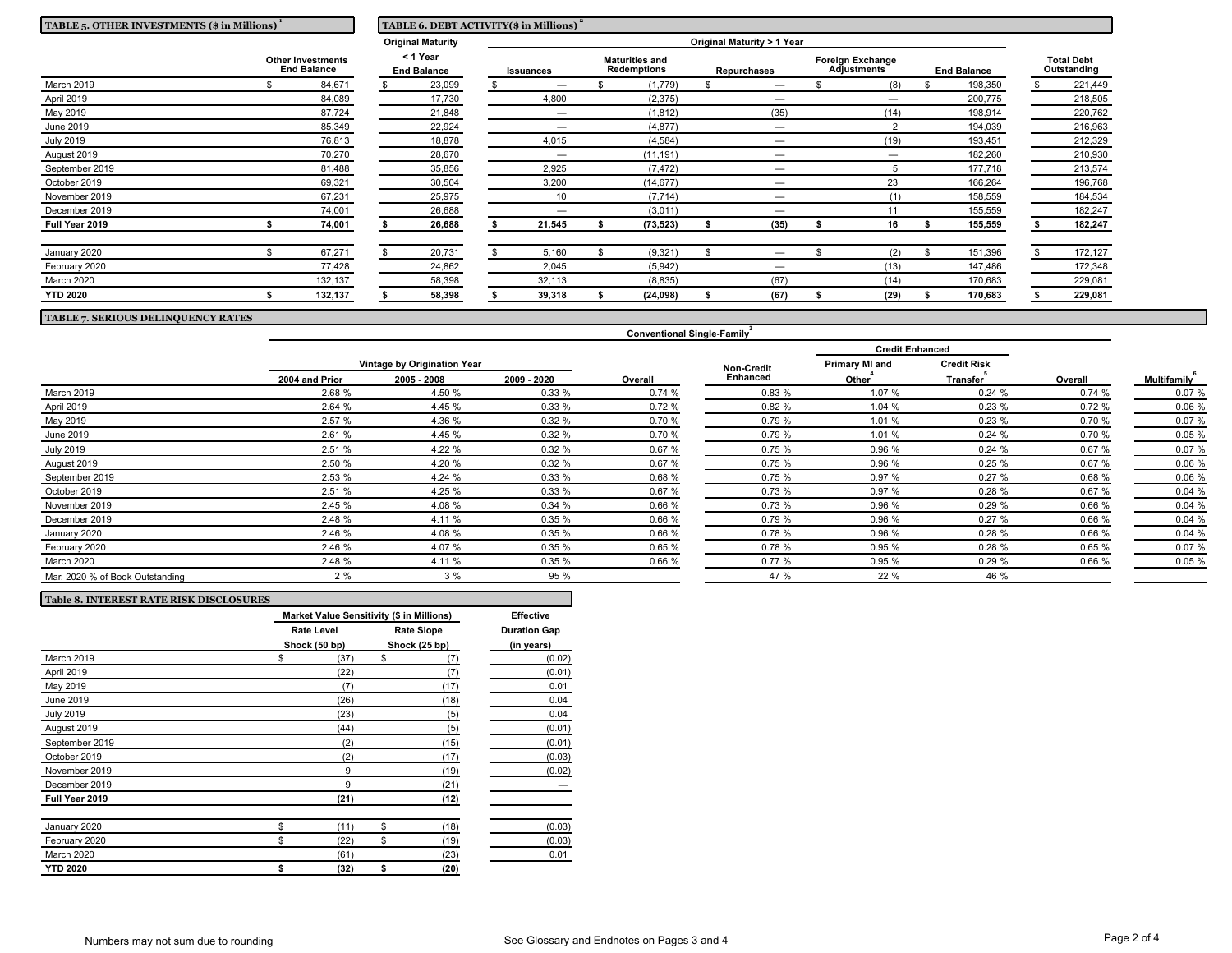## **GLOSSARY & OTHER INFORMATION**

#### **General**

Fannie Mae MBS backed by Freddie Mac securities. Fannie Mae and Freddie Mac began issuing uniform mortgage-backed securities ("UMBS") in June 2019. Fannie Mae also began issuing commingled resecuritizations backed in whole or in part by Freddie Mac securities. Fannie Mae excludes the portion of Fannie Mae MBS outstanding ultimately backed by Freddie Mac securities from its guaranty book of business and reports its maximum exposure to Freddie Mac in its Monthly Summary Highlights. This amount represents the maximum amount of Freddie Mac securities that Fannie Mae guarantees. A portion of these Freddie Mac securities may be backed in whole or in part by Fannie Mae MBS, which would also be included in Fannie Mae's guaranty book of business.

Risk Disclosures. In addition to the interest rate risk disclosures provided in Table 8, Fannie Mae's most recent available information relating to subordinated debt, liquidity management and credit risk is included in its most recent Form 10-K or Form 10-Q filed with the Securities and Exchange Commission.

**Compounded Growth Rate.** Monthly growth rates are compounded to provide an annualized growth rate.

#### **Table 1**

Guaranty Book of Business. Consists of (1) Fannie Mae MBS outstanding (excluding the portions of any structured securities Fannie Mae issues that are backed by Freddie Mac securities), (2) other credit enhancements that Fannie Mae provides on mortgage assets, and (3) mortgage loans of Fannie Mae held in its retained mortgage portfolio.

New Business Acquisitions. Single-family and multifamily mortgage loans purchased during the period and single-family and multifamily mortgage loans underlying Fannie Mae MBS issued pursuant to lender swaps.

## **Table 2**

Retained Mortgage Portfolio Activity. Ending balance represents the unpaid principal balance ("UPB") of Fannie Mae's retained mortgage portfolio. Excludes certain matched trades and certain early funding activities.

**Purchases.** Acquisition of mortgage loans and mortgage securities for the retained mortgage portfolio.

**Sales.** Sales of mortgage securities and mortgage loans from the retained mortgage portfolio.

Liquidations. Represents the total amount of repayments, curtailments, payoffs, and foreclosures on mortgage loans and mortgages underlying securities held in the retained mortgage portfolio.

#### **Table 3**

**Retained Mortgage Portfolio Composition.** Shows the primary components of Fannie Mae's retained mortgage portfolio.

**Fannie Mae MBS in portfolio.** Includes Fannie Mae commingled securities, which may be backed in whole or in part by Freddie Mac securities.

**Non-Fannie Mae Agency Securities.** Represents mortgage-related securities issued by Freddie Mac and Ginnie Mae. May include commingled Freddie Mac securities backed in whole or in part by Fannie Mae MBS.

## **Table 4**

Fannie Mae MBS, excluding the portion backed by Freddie Mac securities. Includes Fannie Mae MBS, private-label wraps, whole loan real estate mortgage investment conduit securities (REMICs), and Ginnie Mae wraps. If an MBS has been resecuritized into another MBS, the principal amount is only included once in this total. When Fannie Mae resecuritizes Freddie Mac securities in a Fannie Mae structured security, Fannie Mae reports the additive portion of the Freddie Mac securities that Fannie Mae guarantees in the Monthly Summary Highlights.

Issuances. Represents the total amount of Fannie Mae MBS created during the month, including lender-originated issues and Fannie Mae MBS created from mortgage loans previously held in Fannie Mae's portfolio. Fannie Mae MBS may be held in portfolio after their creation.

Liquidations. Represents the total amount of repayments, curtailments, payoffs, and foreclosures on mortgages underlying Fannie Mae MBS, including Fannie Mae MBS held in the retained mortgage portfolio.

**Liquidation Rate.** The liquidation rate is calculated as liquidations divided by the prior period ending balance of total Fannie Mae MBS, annualized.

Other Fannie Mae Guarantees. Outstanding balance of Fannie Mae quaranty arrangements that are not Fannie Mae MBS. This primarily includes long-term standby commitments Fannie Mae has issued and credit enhancements it has provided.

## **Table 5**

Other Investments. Primarily consists of cash and readily marketable instruments such as certificates of deposit, federal funds sold, securities purchased under agreements to resell and Treasury bills.

### **Table 6**

Debt Activity. Debt is classified in the table based on its original maturity. For debt with an original term of more than one year, the portion of that long-term debt that is due within one year is not reclassified to "Original Maturity < 1 Year." For more information about Fannie Mae's debt activity, please visit http://www.fanniemae.com/portal/funding-the-market/debt/reports/index.html.

## **Table 7**

Serious Delinquency Rates. A measure of credit performance and indicator of future defaults for the single-family and multifamily guaranty books. Fannie Mae includes single-family loans that are three months or more past due or in the foreclosure process, and multifamily loans that are 60 days or more past due. Fannie Mae includes in its single-family delinquency rate conventional single-family loans that it owns and that back Fannie Mae MBS and excludes Freddie Mac-acquired mortgage loans underlying Freddie Mac securities that Fannie Mae has resecuritized.